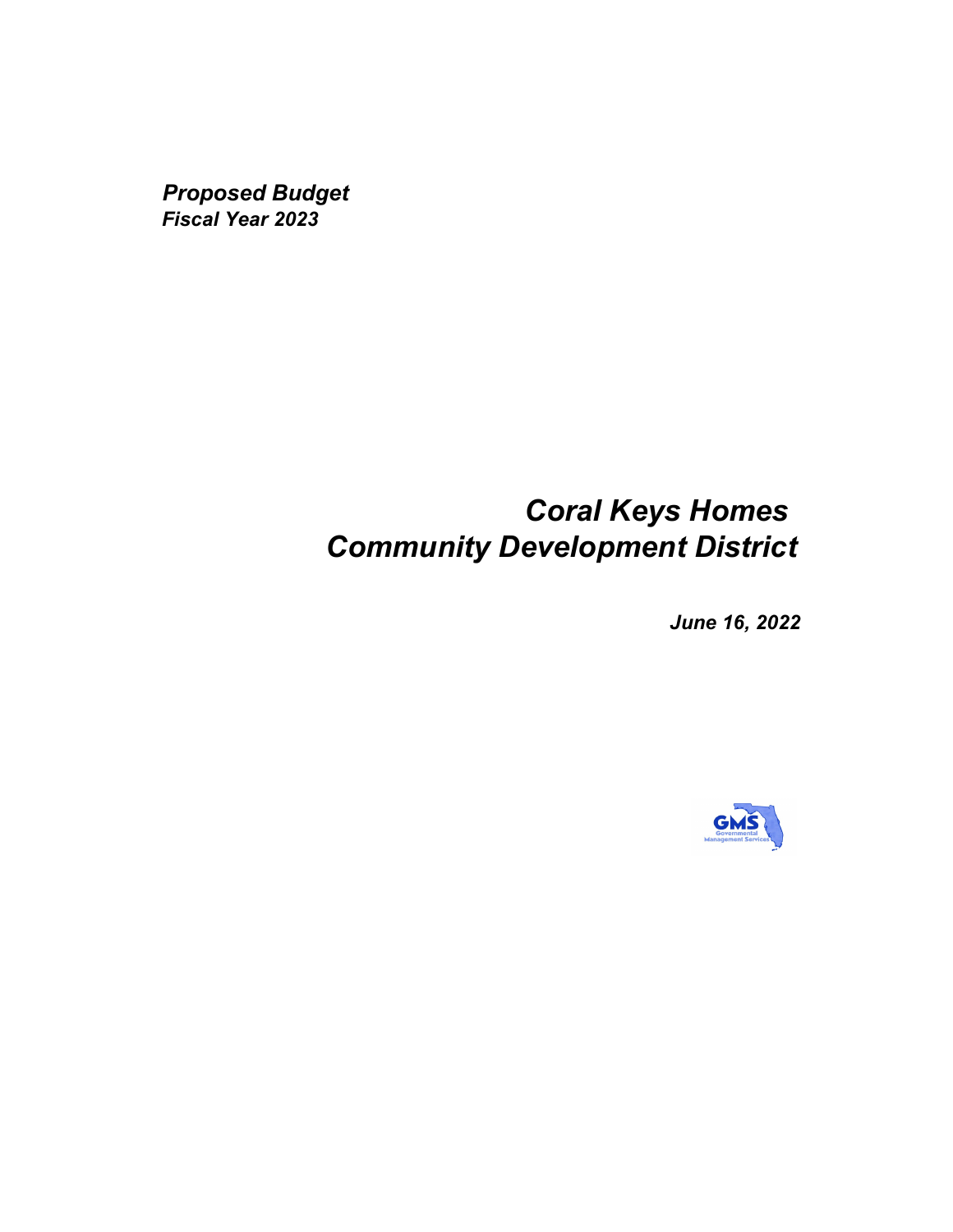# **Coral Keys Homes Community Development District**

### *TABLE OF CONTENTS*

# **General Fund** Budget Page 1-2 Narrative **Page 3-5** Debt Service

| Budget                       | Page 6 |
|------------------------------|--------|
| <b>Amortization Schedule</b> | Page 7 |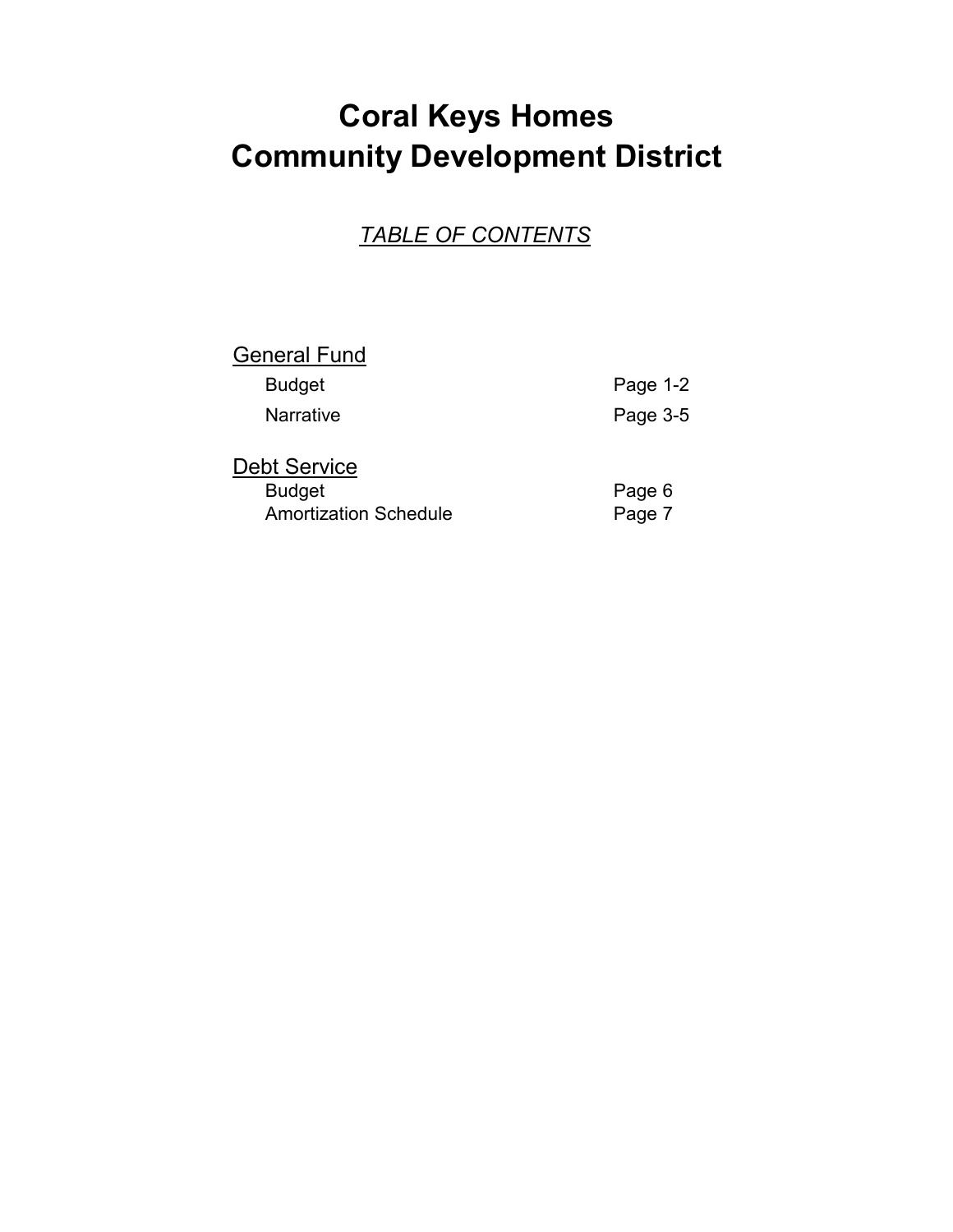**Community Development District General Fund**

| <b>Description</b>                 | <b>FY2022</b>  | <b>Actual</b> | Projected       | <b>Total</b> | FY2023          |
|------------------------------------|----------------|---------------|-----------------|--------------|-----------------|
|                                    | <b>Adopted</b> | <b>Thru</b>   | <b>Next</b>     | Projected    | <b>Proposed</b> |
|                                    | <b>Budget</b>  | 5/31/2022     | <b>4 Months</b> | 9/30/2022    | <b>Budget</b>   |
| <b>Revenues</b>                    |                |               |                 |              |                 |
| <b>Maintenance Assessments</b>     | \$337,535      | \$335,871     | \$1,664         | \$337,535    | \$337,535       |
| Room Rentals                       | \$0            | \$2,000       | \$1,000         | \$3,000      | \$0             |
| <b>Clubhouse Memberships</b>       | \$0            | \$751         | \$536           | \$1,287      | \$0             |
| <b>Total Revenues</b>              | \$337,535      | \$338,622     | \$3,200         | \$341,822    | \$337,535       |
| <b>Expenditures</b>                |                |               |                 |              |                 |
| <b>Administrative</b>              |                |               |                 |              |                 |
| <b>Supervisor Fees</b>             | \$6,000        | \$200         | \$400           | \$600        | \$6,000         |
| FICA Payable                       | \$459          | \$15          | \$31            | \$46         | \$459           |
| <b>Engineering Fees</b>            | \$6,000        | \$128         | \$510           | \$638        | \$6,000         |
| Arbitrage $(1)$                    | \$1,250        | \$0           | \$600           | \$600        | \$1,250         |
| Assessmemt Roll                    | \$0            | \$0           | \$0             | \$0          | \$2,000         |
| Dissemination <sup>(1)</sup>       | \$1,500        | \$0           | \$375           | \$375        | \$1,500         |
| <b>Attorney Fees</b>               | \$15,000       | \$3,846       | \$1,923         | \$5,769      | \$15,000        |
| <b>Annual Audit</b>                | \$6,000        | \$4,300       | \$0             | \$4,300      | \$5,500         |
| Trustee Fees <sup>(1)</sup>        | \$3,750        | \$4,041       | \$0             | \$4,041      | \$3,750         |
| <b>Management Fees</b>             | \$38,000       | \$25,333      | \$12,667        | \$38,000     | \$40,660        |
| <b>Computer Time</b>               | \$1,000        | \$667         | \$333           | \$1,000      | \$1,200         |
| <b>Website Compliance</b>          | \$1,200        | \$800         | \$400           | \$1,200      | \$1,200         |
| Telephone                          | \$50           | \$0           | \$13            | \$13         | \$50            |
| Postage                            | \$750          | \$130         | \$188           | \$317        | \$750           |
| Printing & Binding                 | \$500          | \$60          | \$125           | \$185        | \$500           |
| Insurance                          | \$7,500        | \$6,405       | \$0             | \$6,405      | \$7,700         |
| Legal Advertising                  | \$1,200        | \$320         | \$880           | \$1,200      | \$1,200         |
| <b>Other Current Charges</b>       | \$500          | \$124         | \$41            | \$165        | \$700           |
| <b>Office Supplies</b>             | \$150          | \$0           | \$25            | \$25         | \$150           |
| Dues, Licenses                     | \$175          | \$175         | \$0             | \$175        | \$175           |
| <b>Operating Reserves</b>          | \$7,926        | \$0           | \$0             | \$0          | \$0             |
| <b>Administrative Expenditures</b> | \$98,910       | \$46,544      | \$18,509        | \$65,053     | \$95,744        |
| Field                              |                |               |                 |              |                 |
| Landscape Maintenance              | \$28,000       | \$5,648       | \$9,333         | \$14,982     | \$28,000        |
| <b>Plant Replacement</b>           | \$4,000        | \$0           | \$1,333         | \$1,333      | \$4,000         |
| <b>Entrance Monuments and Wall</b> | \$12,000       | \$0           | \$4,000         | \$4,000      | \$12,000        |
| <b>General Repairs</b>             | \$6,000        | \$3,375       | \$2,000         | \$5,375      | \$6,000         |
| Janitorial & Porter                | \$4,000        | \$0           | \$1,333         | \$1,333      | \$4,000         |
| Lake Maintenance                   | \$7,200        | \$1,250       | \$2,400         | \$3,650      | \$7,200         |
| Lake Debris Removal                | \$1,800        | \$0           | \$600           | \$600        | \$1,800         |
| <b>Street Lights</b>               | \$14,400       | \$10,196      | \$4,204         | \$14,400     | \$14,400        |
| Sidewalk Maintenance               | \$5,000        | \$0           | \$1,667         | \$1,667      | \$5,000         |
| <b>Mail Kiosk</b>                  | \$3,600        | \$0           | \$1,200         | \$1,200      | \$3,600         |
| <b>Field Management</b>            | \$9,000        | \$0           | \$3,000         | \$3,000      | \$9,000         |
| Electric                           | \$0            | \$1,293       | \$0             | \$1,293      | \$2,400         |
| <b>Field Expenditures</b>          | \$95,000       | \$21,762      | \$31,071        | \$52,834     | \$97,400        |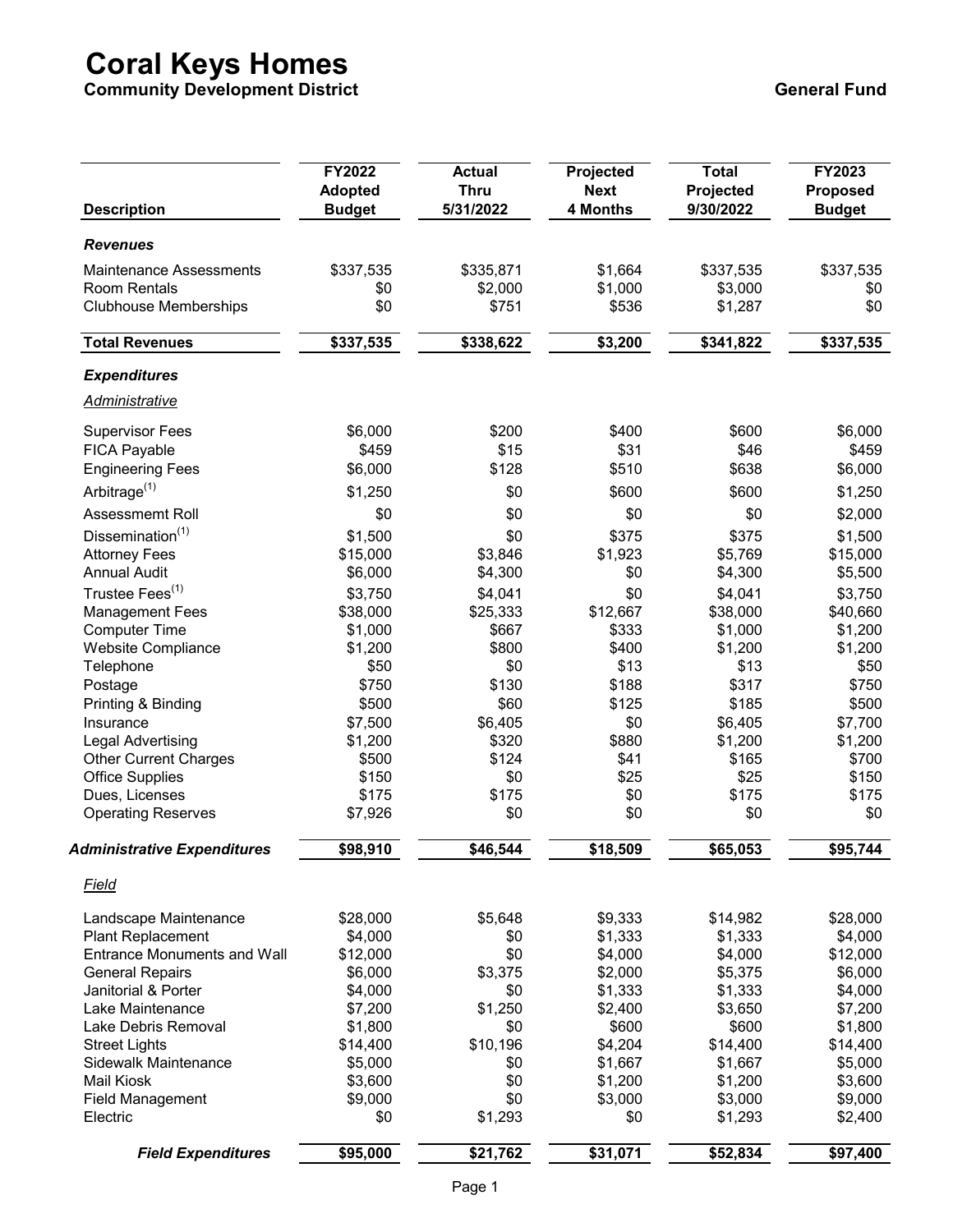**Community Development District General Fund**

| <b>Description</b>                         | FY2022<br><b>Adopted</b><br><b>Budget</b> | <b>Actual</b><br><b>Thru</b><br>5/31/2022 | Projected<br><b>Next</b><br>4 Months | <b>Total</b><br>Projected<br>9/30/2022 | FY2023<br><b>Proposed</b><br><b>Budget</b> |
|--------------------------------------------|-------------------------------------------|-------------------------------------------|--------------------------------------|----------------------------------------|--------------------------------------------|
| <b>Clubhouse Operating and Maintenance</b> |                                           |                                           |                                      |                                        |                                            |
| Management                                 | \$30,000                                  | \$20,000                                  | \$10,000                             | \$30,000                               | \$30,000                                   |
| <b>Employee Medical Insurance</b>          | \$1,500                                   | \$0                                       | \$1,500                              | \$1,500                                | \$1,500                                    |
| Management - Clubhouse Attenc              | \$15,625                                  | \$8,000                                   | \$7,625                              | \$15,625                               | \$15,000                                   |
| Janitorial & Porter                        | \$12,000                                  | \$0                                       | \$5,000                              | \$5,000                                | \$12,000                                   |
| Water                                      | \$7,500                                   | \$0                                       | \$3,125                              | \$3,125                                | \$7,500                                    |
| Electricity                                | \$18,000                                  | \$6,090                                   | \$5,000                              | \$11,090                               | \$15,600                                   |
| Insurance                                  | \$10,000                                  | \$10,004                                  | \$0                                  | \$10,004                               | \$12,005                                   |
| Pool                                       | \$14,400                                  | \$3,400                                   | \$2,125                              | \$5,525                                | \$14,400                                   |
| Pool-Repairs                               | \$3,000                                   | \$933                                     | \$2,067                              | \$3,000                                | \$3,000                                    |
| <b>Basket Ball Court</b>                   | \$4,800                                   | \$0                                       | \$2,000                              | \$2,000                                | \$4,800                                    |
| <b>Gym Equipment Maintenance</b>           | \$3,000                                   | \$0                                       | \$1,250                              | \$1,250                                | \$3,000                                    |
| Internet                                   | \$3,000                                   | \$0                                       | \$1,250                              | \$1,250                                | \$3,000                                    |
| <b>Toddler Parks</b>                       | \$4,000                                   | \$0                                       | \$1,667                              | \$1,667                                | \$4,000                                    |
| <b>Operating Supplies</b>                  | \$0                                       | \$1,215                                   | \$0                                  | \$1,215                                | \$1,500                                    |
| Repairs and Maintenance                    | \$6,000                                   | \$700                                     | \$5,300                              | \$6,000                                | \$6,000                                    |
| Picnic Area and Gazeebos                   | \$4,800                                   | \$0                                       | \$2,000                              | \$2,000                                | \$4,800                                    |
| Contengencies                              | \$6,000                                   | \$89                                      | \$5,911                              | \$6,000                                | \$6,286                                    |
| <b>Clubhouse Expenditures</b>              | \$143,625                                 | \$50,431                                  | \$55,819                             | \$106,250                              | \$144,391                                  |
| <b>Total Expenditures</b>                  | \$337,535                                 | \$118,737                                 | \$105,400                            | \$224,137                              | \$337,535                                  |
| <b>Assigned Fund Balance</b>               | \$0                                       | \$288,191                                 | (\$52,619)                           | \$235,572                              | \$0                                        |

**(1)Expenses related to the issuance of Bonds** 

|                                       | FY 2023    |
|---------------------------------------|------------|
| Net Assessment                        | \$337,535  |
| Plus Collection Fees & Discounts (5%) | \$17,765   |
| <b>Gross Assessment</b>               | \$355,300  |
| # of Units                            | 323        |
| <b>Gross Per Unit Assessment</b>      | \$1,100.00 |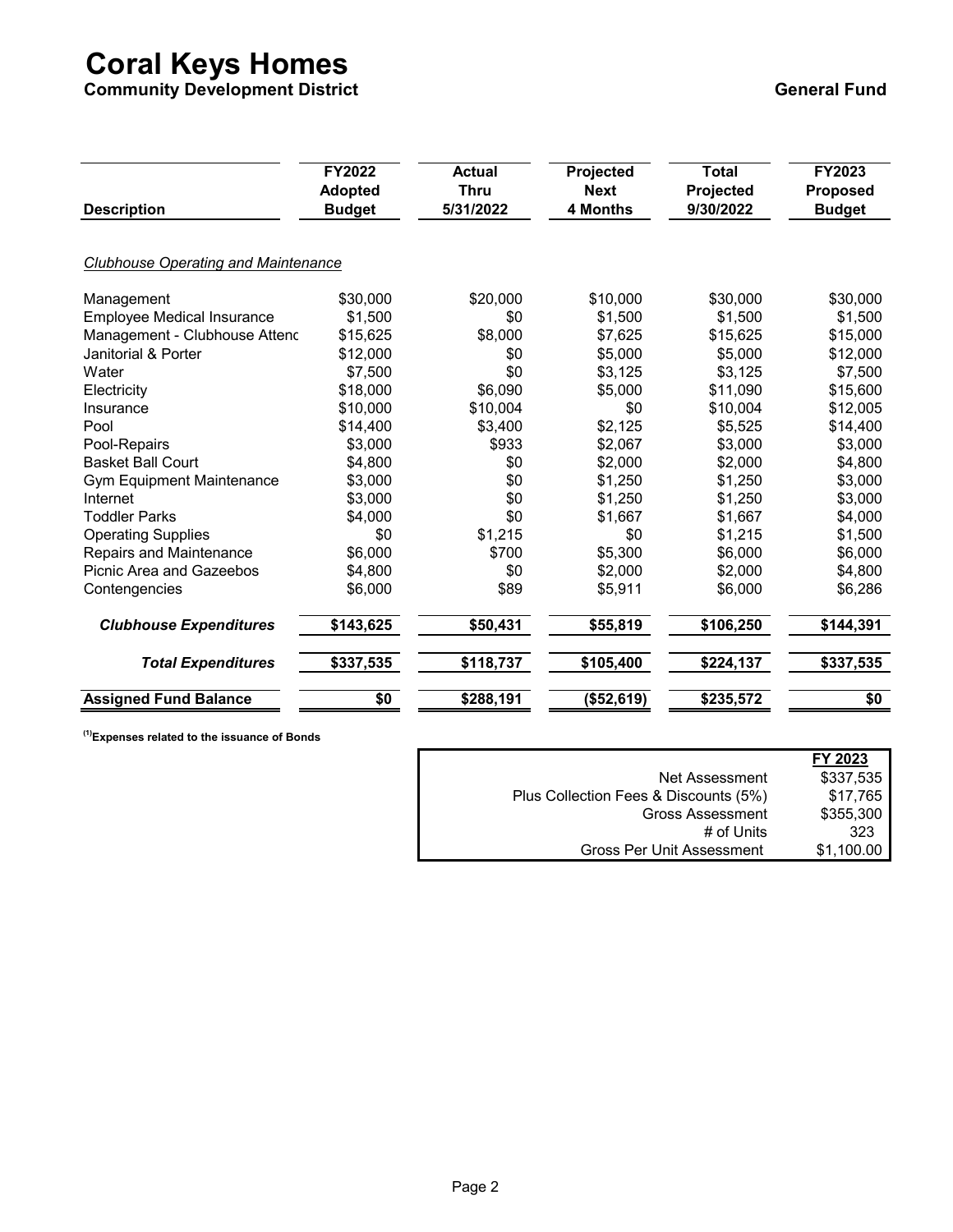#### **REVENUES:**

#### **Maintenance Assessments**

The District will levy a non ad-valorem special assessment on all taxable property within the District to fund all of the General Operating Expenditures for the fiscal year.

\_\_\_\_\_\_\_\_\_\_\_\_\_\_\_\_\_\_\_\_\_\_\_\_\_\_\_\_\_\_\_\_\_\_\_\_\_\_\_\_\_\_\_\_\_\_\_\_\_\_\_\_\_\_\_\_\_\_\_\_\_\_\_\_\_\_\_\_\_\_\_\_\_\_\_

#### **EXPENDITURES:**

#### **Administrative:**

#### **Supervisor Fees**

The Florida Statutes allows each board member to receive \$200 per meeting no to exceed \$4,800.00 in one year. The amount for the fiscal year is based upon all five supervisors attending the estimated 6 meetings.

#### **FICA Expense**

Represents the Employer's share of Social Security and Medicare taxes withheld from Board of Supervisors checks.

#### **Engineering Fees**

Consists of attendance at scheduled meetings of the Board of Supervisor's, offering advise and consultation on all matters related to the works of the District, such as bids for yearly contracts, operating policy, compliance with regulatory permits, etc.

#### **Arbitrage**

The District is required to annually have an arbitrage rebate calculation on the District's Special Assessment Bonds.

#### **Dissemination Agent**

The District is required by the Security and Exchange Commission to comply with Rule 15(c)(2)-12(b)(5), which relates to additional reporting requirements for un-rated bond issues.

#### **Attorney Fees**

Requirements for legal services are estimated and cover such items as attendance at scheduled meetings of the Board of Supervisors, contract preparation and review, etc.

#### **Annual Audit**

The District is required to annually conduct an independent examination of its books, records, and accounting procedures. This audit is conducted pursuant to State Law and the rules of the Auditor General.

#### **Trustee Fees**

The District Special Assessment Bonds once issued, are held with a Trustee. The amount of the trustee fees is based on the agreement between the trustee and the District.

#### **Management Fees**

The District retains the services of a consulting manager, who is responsible for the daily administration of District business, including any and all financial work related to the Operating Funds of the District, and preparation of the minutes of the Board of Supervisor's meetings. In addition, the District Manager prepares the Annual Budget, implements all policies of the Board of Supervisor's, and attends all meetings of the Board of Supervisors.

#### **Computer Time**

The District processes all its financial activities, i.e. accounts payable, financial statements, etc. on a main frame computer leased by Governmental Management Services – South Florida, LLC.

#### **Website Compliance**

Per Section 189.069 F. S, all District must have a website by October 1, 2015 to provide detailed information on the CDD as well as links to useful websites regarding Compliance issues. This website will be maintained by GMS-SF, LLC and updated as required by the Statute.

#### **Telephone**

Telephone and fax machine.

#### **Postage**

Mailing of agenda packages, overnight deliveries, correspondence, etc.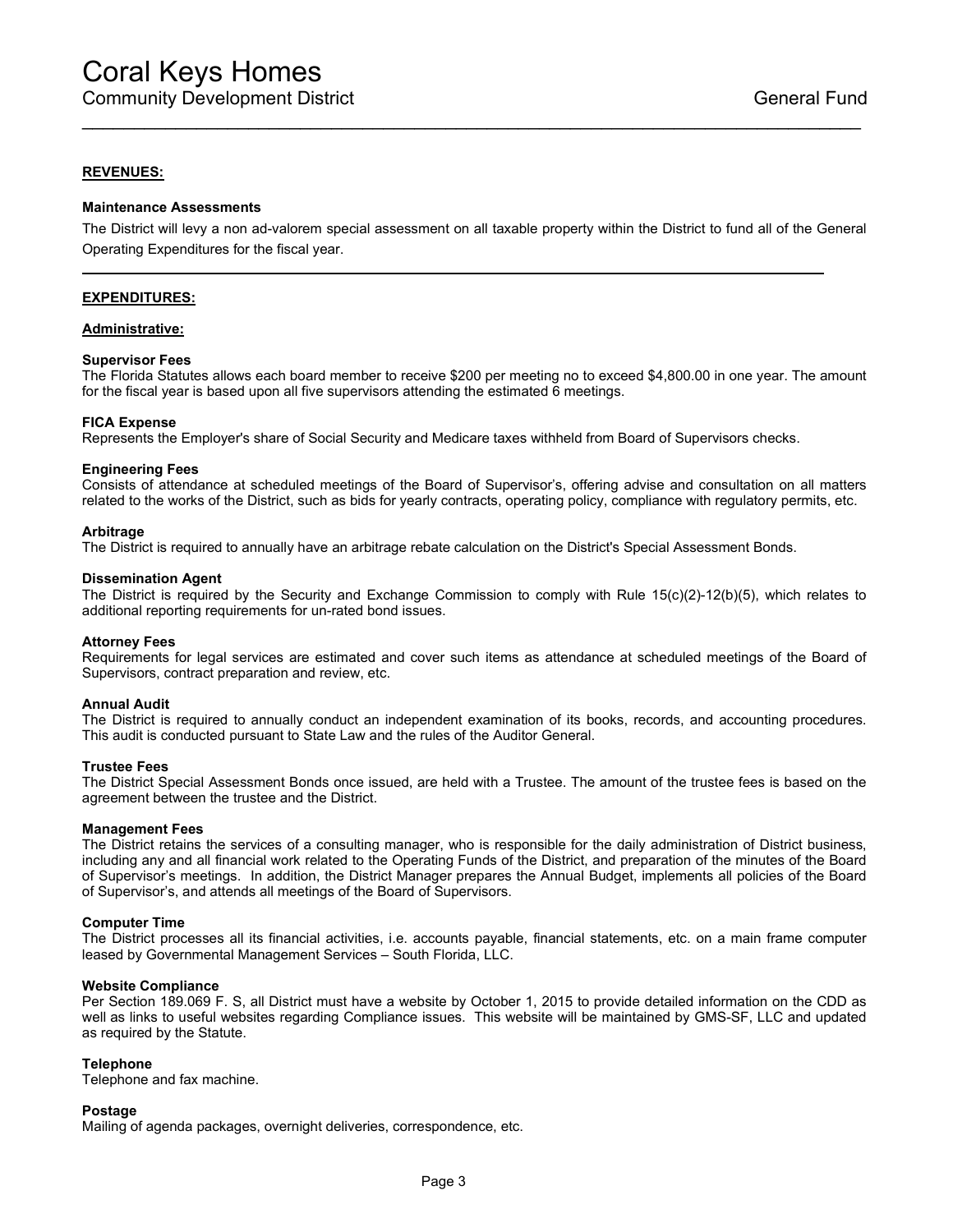#### **Administrative: (continued):**

#### **Printing & Binding**

Printing and Binding agenda packages for board meetings, printing of computerized checks, stationary, envelopes etc.

#### **Insurance**

The District's General Liability & Public Officials Liability Insurance policy is with Florida Insurance Alliance. Who specializes in providing insurance coverage to governmental agencies. The amount is based upon similar Community Development Districts. The limit of liability is set at \$1,000,000.

\_\_\_\_\_\_\_\_\_\_\_\_\_\_\_\_\_\_\_\_\_\_\_\_\_\_\_\_\_\_\_\_\_\_\_\_\_\_\_\_\_\_\_\_\_\_\_\_\_\_\_\_\_\_\_\_\_\_\_\_\_\_\_\_\_\_\_\_\_\_\_\_\_\_\_

#### **Legal Advertising**

The District is required to advertise various notices for monthly Board meetings, public hearings etc in a newspaper of general circulation.

#### **Other Current Charges**

Bank charges and any other miscellaneous expenses incurred during the year.

#### **Office Supplies**

Miscellaneous office supplies.

#### **Dues, Licenses & Subscriptions**

The District is required to pay an annual fee to the Economic Opportunity for \$175. This is the only expense under this category for the District.

#### **Contingencies**

A contingency for any unanticipated and unscheduled cost to the District.

#### **Operating Reserves**

These funds are the first quarter of the following FY of expenses the District will incur before assessments are collected.

#### **Field Expenditures:**

#### **Landscaping and Fertilization Maintenance:**

The district has contracted with Trim All Lawn Service to provide landscaping and fertilization maintenance.

#### **Plants Replacement**

The District will go into contract for the replacement of plants needed along the common areas.

#### **Entrance Monuments and Wall**

Includes maintenance and repair work needed for the monument signs throughout the common area.

#### **General Repairs & Maintenance**

Any miscellaneous repairs not included in another budget line item.

#### **Janitorial & Porter Services**

The District will contract with a qualified company to provide janitorial services for the Amenity Center.

#### **Lake Maintenance**

Includes monthly cleaning of all District lakes.

#### **Lake Debris Removal**

Includes monthly debris removal from all lakes.

#### **Streetlights**

The District has accounts with City for the street lighting surrounding the District and the entryways.

#### **Sidewalk Maintenance**

Represents pressure washing of the District sidewalks.

#### **Mail Kiosk**

Includes maintaining the self-service mail kiosk within the District.

#### **Field Management**

The supervision and on-site management of Coral Keys Homes CDD. The responsibilities include reviewing contracts and other maintenance related items.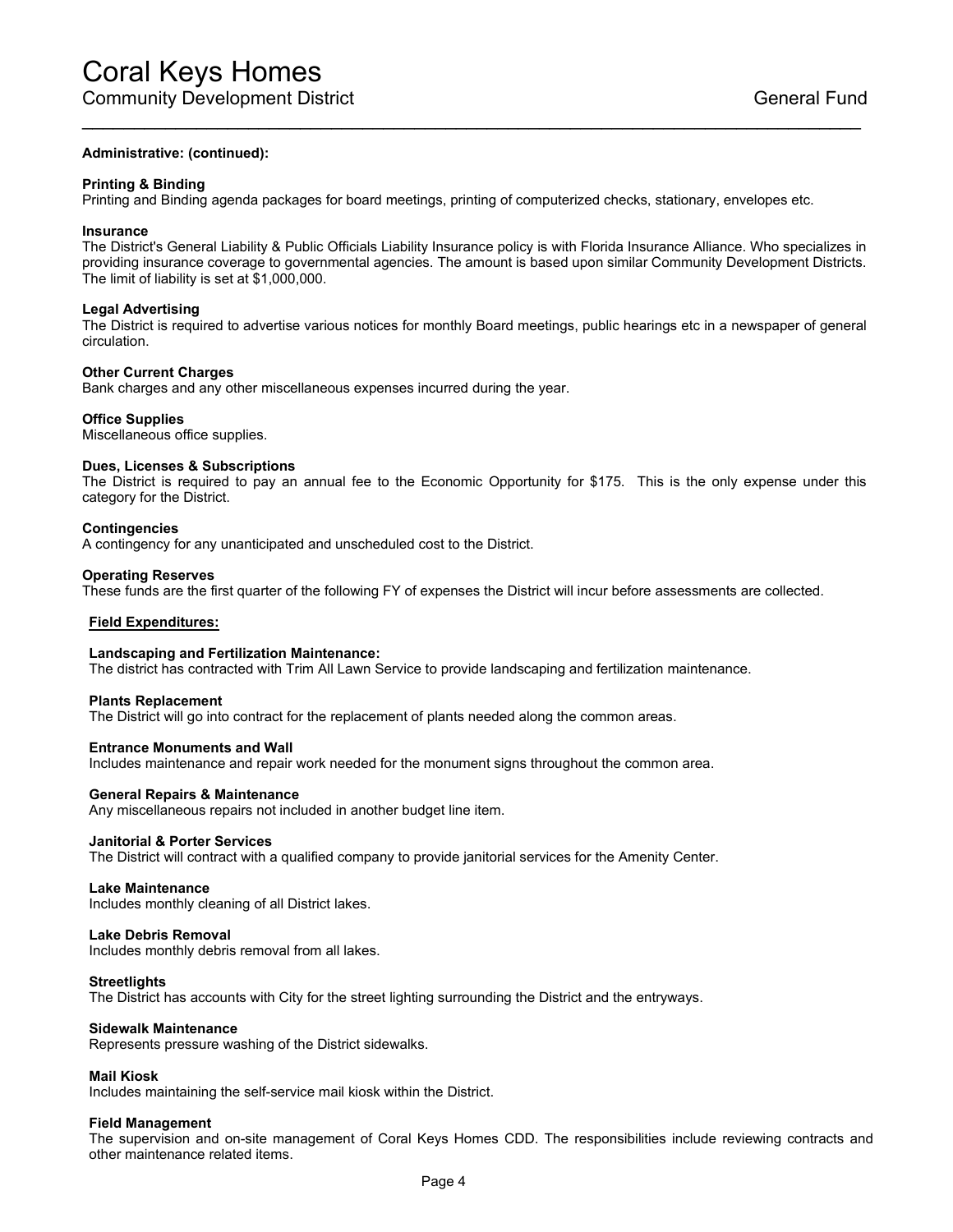### **Clubhouse Expenditures:**

#### **Management**

Onsite management fees for the clubhouse.

#### **Employee Medical Insurance**

Cost of medical insurance for clubhouse employees.

#### **Management - Clubhouse Attendance**

Salary and cost associated with the payroll for the Clubhouse manager.

#### **Janitorial & Porter**

The District will contract with a qualified company to provide janitorial services for the Amenity Center.

#### **Water**

Water and sewer cost for the Club.

#### **Electricity**

Electricity costs for the Club.

#### **Insurance**

The cost to the District for its Amenity Center property insurance policy; Florida Insurance Alliance (FIA) specializes in providing insurance coverage to governmental agencies.

\_\_\_\_\_\_\_\_\_\_\_\_\_\_\_\_\_\_\_\_\_\_\_\_\_\_\_\_\_\_\_\_\_\_\_\_\_\_\_\_\_\_\_\_\_\_\_\_\_\_\_\_\_\_\_\_\_\_\_\_\_\_\_\_\_\_\_\_\_\_\_\_\_\_\_

#### **Pool**

Cost to maintain the pool, does not include repairs.

#### **Pool-Repairs**

Cost to make unanticipated repairs to the pool.

#### **Basketball Court**

Estimated cost to maintain the basketball courts.

#### **Gym Equipment Maintenance**

Estimated cost to maintain the fitness equipment.

#### **Internet**

Estimated cost of internet for the Club as needed.

### **Toddler Parks**

Estimated cost to maintain toddler parks within the District.

#### **Repairs and Maintenance**

Any miscellaneous repairs not included in another budget line item.

#### **Picnic Area and Gazebos**

Estimated cost of the repairs for the gazebo and trellis repairs and maintenance.

#### **Contingencies**

A contingency for any unanticipated and unscheduled cost to the District.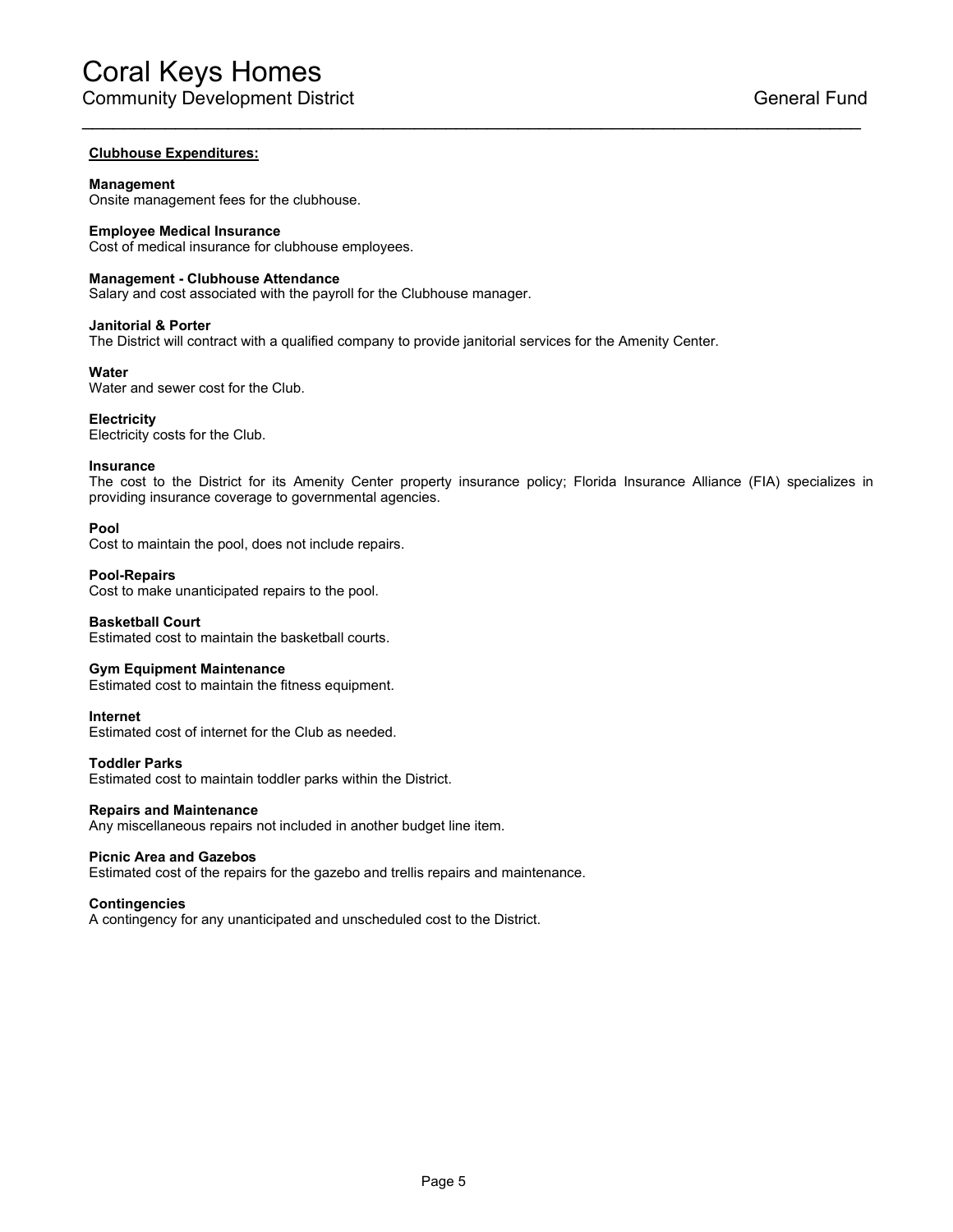**Community Development District Debt Service Fund**

**Series 2020 Special Assessment Bonds**

| <b>Description</b>                   | FY2022<br><b>Adopted</b><br><b>Budget</b> | <b>Actual</b><br><b>Thru</b><br>5/31/2022 | Projected<br><b>Next</b><br>4 Months | Projected<br>thru<br>9/30/2022 | FY2023<br><b>Proposed</b><br><b>Budget</b> |
|--------------------------------------|-------------------------------------------|-------------------------------------------|--------------------------------------|--------------------------------|--------------------------------------------|
| <b>Revenues</b>                      |                                           |                                           |                                      |                                |                                            |
| Special Assessments - On Roll        | \$318,510                                 | \$316,905                                 | \$1,606                              | \$318,510                      | \$318,477                                  |
| Interest Income                      | \$0                                       | \$15                                      | \$15                                 | \$30                           | \$0                                        |
| Carry Forward Surplus <sup>(1)</sup> | \$0                                       | \$109,070                                 | \$0                                  | \$109,070                      | \$110,491                                  |
| <b>TOTAL REVENUES</b>                | \$318,510                                 | \$425,989                                 | \$1,621                              | \$427,610                      | \$428,968                                  |
| <b>Expenditures</b>                  |                                           |                                           |                                      |                                |                                            |
| Series 2020                          |                                           |                                           |                                      |                                |                                            |
| Interest - 11/01                     | \$103,559                                 | \$103,559                                 | \$0                                  | \$103,559                      | \$102,047                                  |
| Principal - 05/01                    | \$110,000                                 | \$110,000                                 | \$0                                  | \$110,000                      | \$115,000                                  |
| Interest - 05/01                     | \$103,559                                 | \$103,559                                 | \$0                                  | \$103,559                      | \$102,047                                  |
| <b>TOTAL EXPENDITURES</b>            | \$317,119                                 | \$317,119                                 | \$0                                  | \$317,119                      | \$319,094                                  |
| <b>EXCESS REVENUES</b>               | \$1,392                                   | \$108,871                                 | \$1,621                              | \$110,491                      | \$109,874                                  |

Interest 11/01/23 \$100,465.63

(1) Carry forward surplus is net of the reserve requirement.

 $$ 100,465.63$ 

|                                       | FY 2023    |
|---------------------------------------|------------|
| Net Assessment                        | \$318,477  |
| Plus Collection Fees & Discounts (5%) | \$16,762   |
| <b>Gross Assessment</b>               | \$335,238  |
| # of Units                            | 323        |
| <b>Gross Per Unit Assessment</b>      | \$1,037.89 |